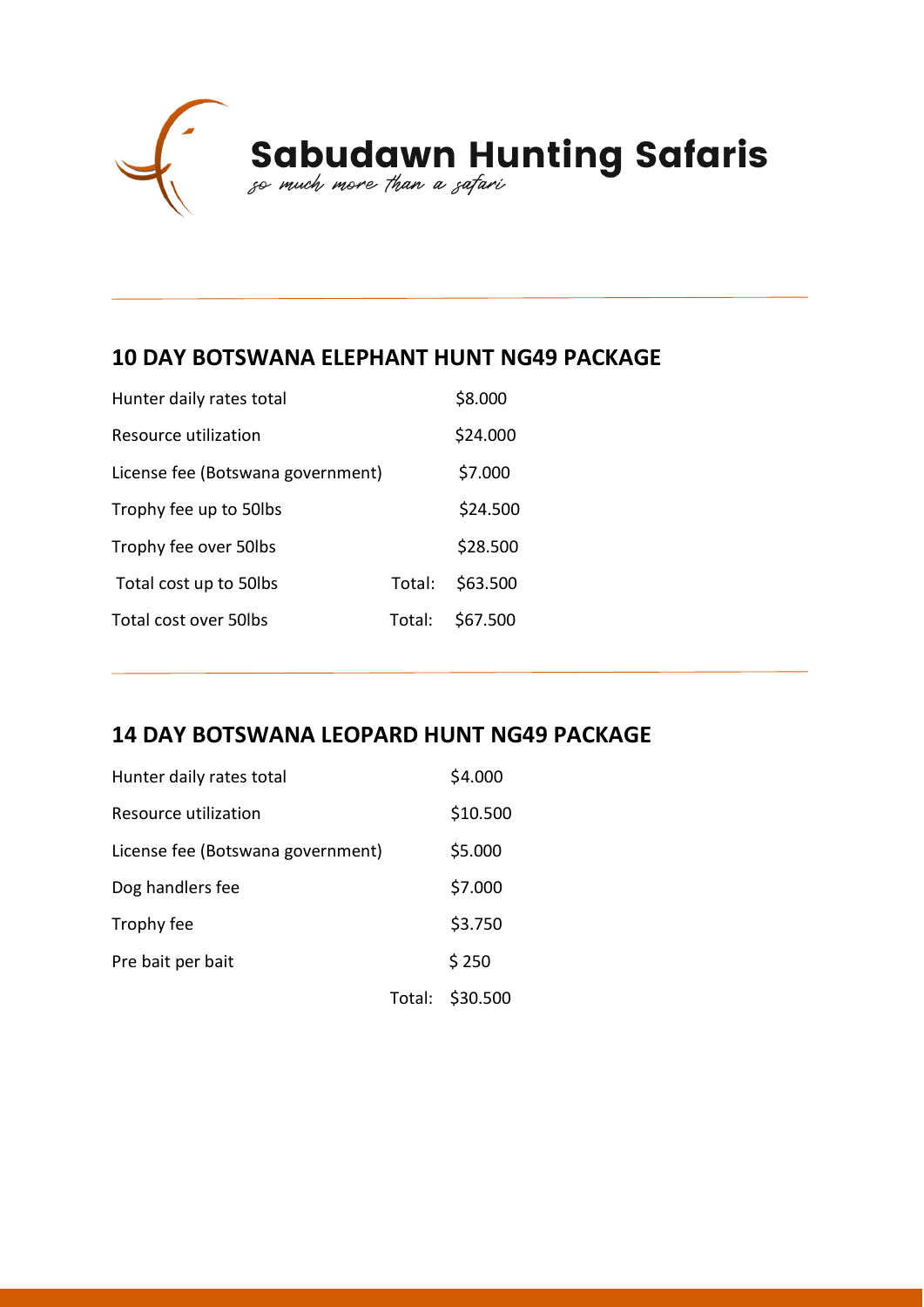## **18 DAY BOTSWANA ELEPHANT/LEOPARD HUNT NG49 PACKAGE**

| Hunter daily rates total   |       | \$7.500  |
|----------------------------|-------|----------|
| Resource utilization       |       | \$34.500 |
| License fee elephant       |       | \$7.000  |
| License fee leopard        |       | \$5.000  |
| Dog handlers fee (leopard) |       | \$7.000  |
| Trophy fee elephant        |       | \$24.500 |
| Trophy fee leopard         |       | \$2.500  |
|                            | Total | \$88.000 |

#### **10 DAY BOTSWANA BUFFALO HUNT NG49 PACKAGE**

| Hunter daily rates total          |       | \$5.250  |
|-----------------------------------|-------|----------|
| Resource utilization              |       | \$7.000  |
| License fee (Botswana government) |       | \$2.500  |
| Trophy fee                        |       | \$3.750  |
|                                   | Total | \$18.500 |

### **10 DAY BOTSWANA ELEPHANT, BUFFALO HUNT NG49 PACKAGE**

| Hunter daily rates total                   |        | \$10.750 |
|--------------------------------------------|--------|----------|
| Resource utilization (Elephant, buffalo)   |        | \$31.000 |
| License fee (Botswana government Elephant) |        | \$7.000  |
| License fee (Botswana government Buffalo)  |        | \$2.500  |
| Trophy fee buffalo                         |        | \$3.750  |
| Trophy fee elephant                        |        | \$24.500 |
|                                            | Total: | \$79.500 |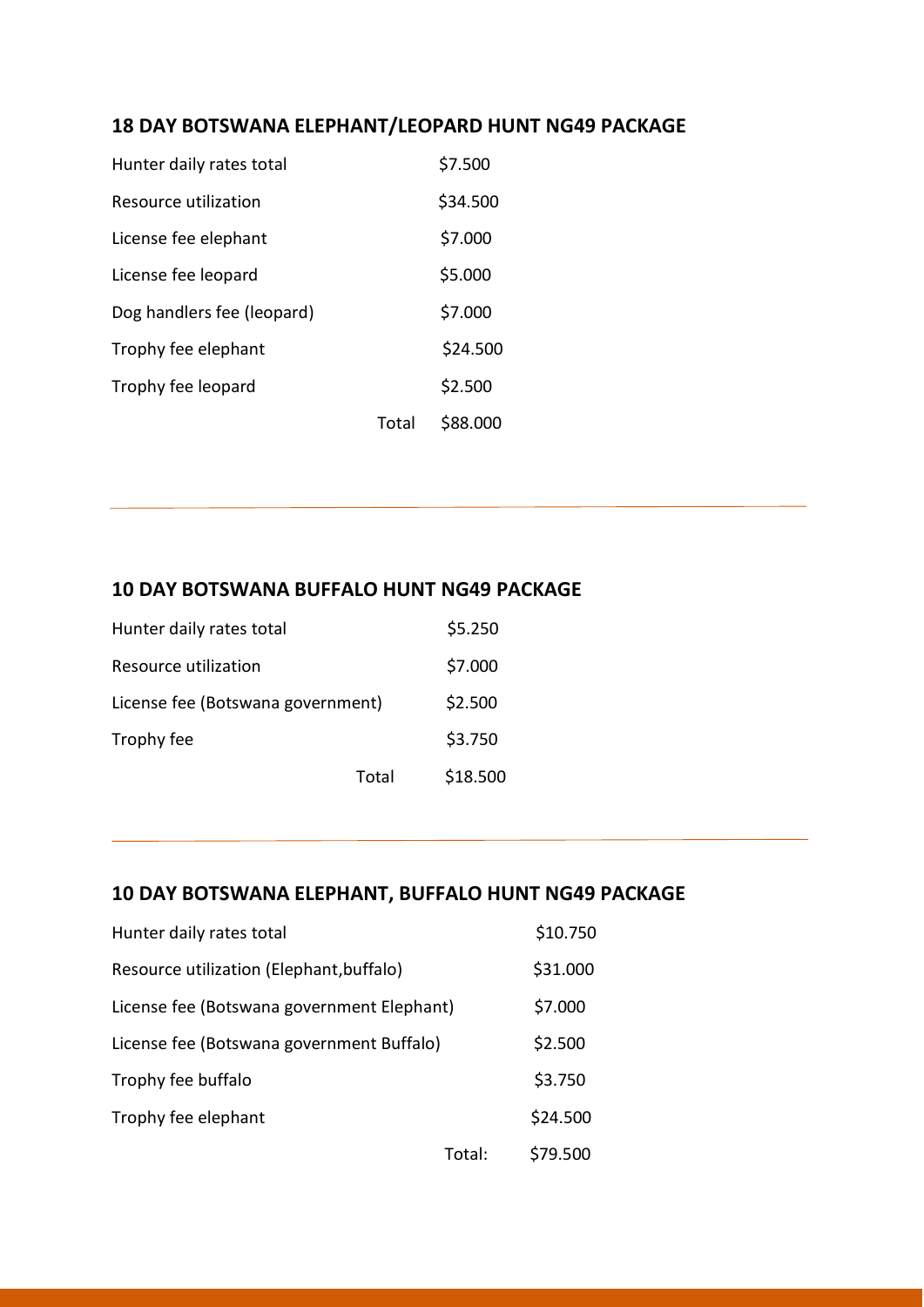#### **21 DAY BOTSWANA ELEPHANT, BUFFALO, LEOPARD HUNT NG49 PACKAGE**

| Hunter daily rates total                          |        | \$25.500  |
|---------------------------------------------------|--------|-----------|
| Resource utilization (Elephant, Leopard, Buffalo) |        | \$41.500  |
| License fee leopard                               |        | \$5.000   |
| Dog handlers fee (leopard)                        |        | \$7.000   |
| License fee (Elephant)                            |        | \$7.000   |
| License fee (Buffalo)                             |        | \$2.500   |
| Trophy fee buffalo                                |        | \$3.750   |
| Trophy fee elephant                               |        | \$24.500  |
| Trophy fee leopard                                |        | \$3.750   |
|                                                   | Total: | \$120.500 |

#### **PLAINS GAME TO BE HUNTED**

|          | Trophy fee | Botswana government license fee |
|----------|------------|---------------------------------|
| Baboon   | \$250      | \$70                            |
| Steenbok | \$350      | \$105                           |
| Warthog  | \$350      | \$175                           |
| Kudu     | \$2850     | \$3500                          |
| Zebra    | \$1350     | \$500                           |
| Oryx     | \$1400     | \$1500                          |

# **Bookings**

Confirmation of booking will require a deposit that should include the daily rates, resource utilization and license fee.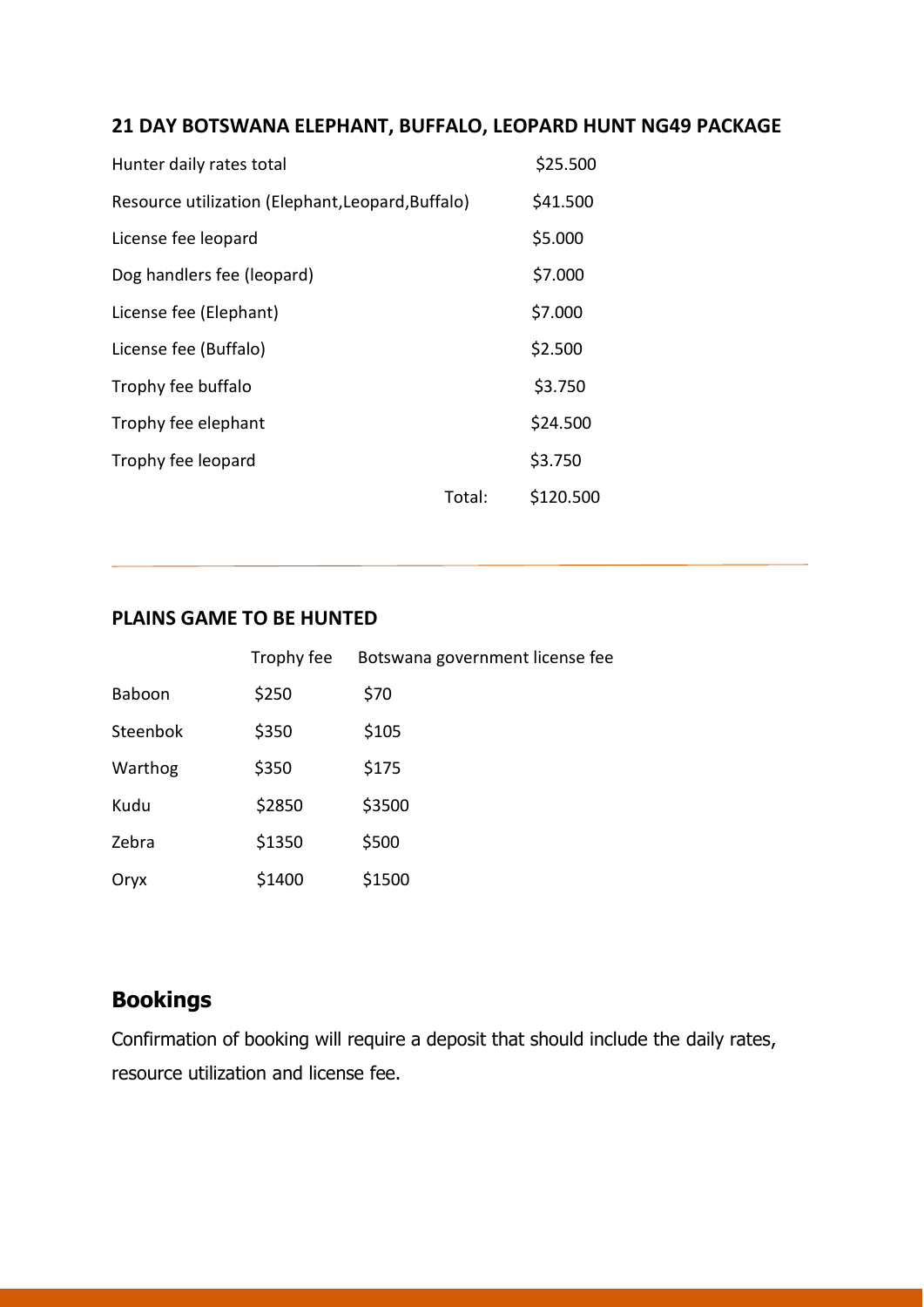## **Cancellation**

In the event of a cancellation the following conditions must apply on refunds:

- Cancellation 90 days or more prior to start of the safari  $0 50$  %.
- Cancellation  $0 90$  days prior to the safari  $\sim$  Nil.
- Cancellation request should be in writing to Sabudawn safaris.
- Acceptance of cancellation must also be in writing by Sabudawn safaris.

Postponement of hunts to the next hunting season is subject to the conditions prevailing in that hunting season.

Postponement of hunts should be communicated 3 months prior to the commencement of the hunt.

## **Payments**

30 Days prior to the safari commencing, the following payments must be made to Sabudawn safaris.

1. Observer fees.

On completion of the safari, before the client departure the following payments must be made:

- 1. Trophy Fees
- 2. Extras as per the brochure
- 3. Any other amounts due.